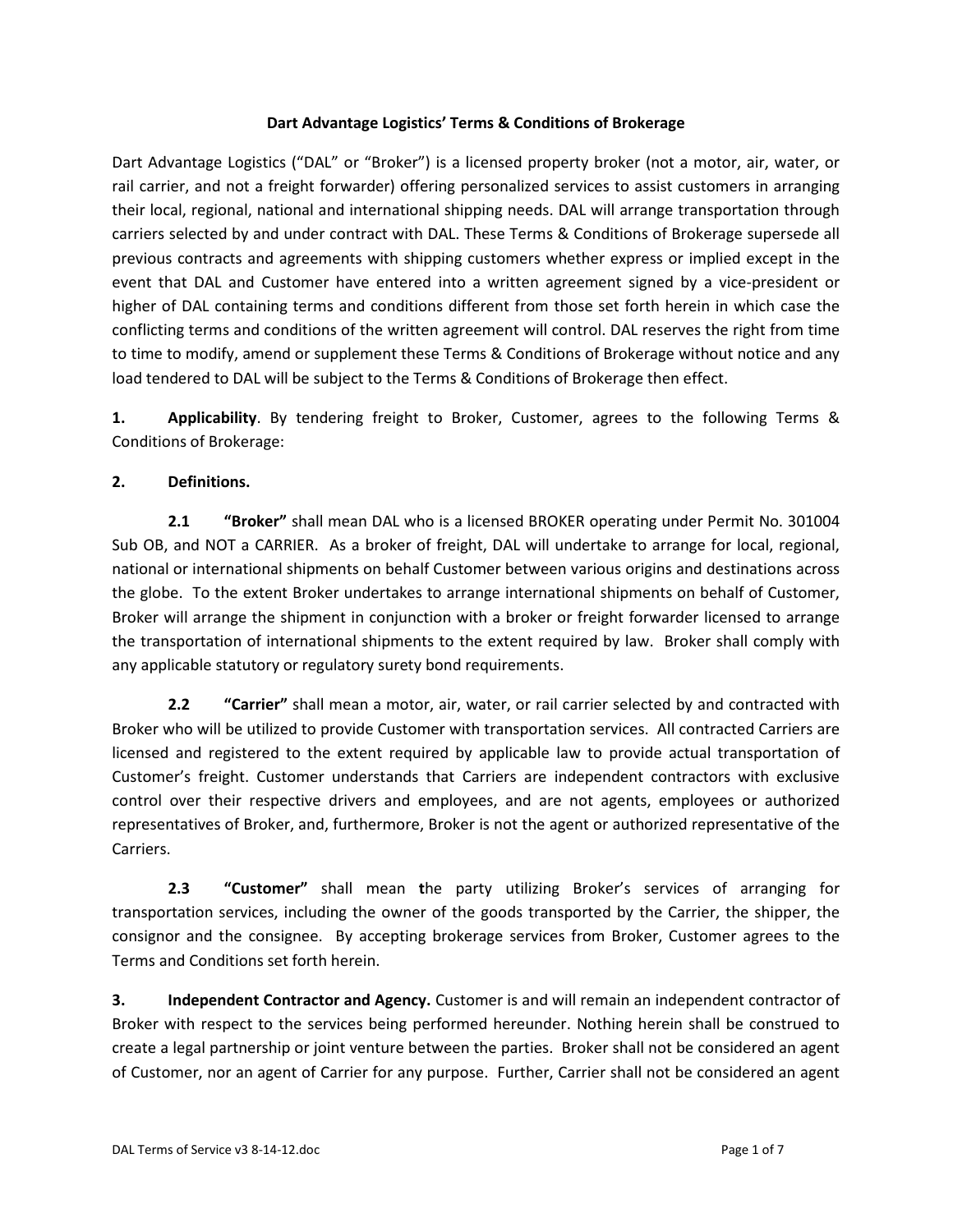of Broker, and Customer shall not be considered an agent of Broker. The parties acknowledge and agree that no agency or trust relationship of any kind is created by the use of Broker's services hereunder.

**4. Customer's Warranties.** Customer warrants to comply with all applicable laws, rules and regulations including but not limited to hazardous material laws, customs laws, import and export laws and governmental regulation of any country to, from, through or over which shipment may be carried. Customer agrees to provide any information required to comply with such laws, rules and regulations and attach to the bill of lading such documents as necessary. Customer warrants that it will not tender freight to Broker any waste of any kind, whether hazardous or non-hazardous without notifying Broker at least seventy-two (72) hours in advance and without fully describing the waste to Broker in writing. Broker assumes no liability to the Customer or to any other person for any loss due to the failure of the Customer to comply with these warranties.

**5. Rates and Charges.** The rates and charges for the transportation services arranged by Broker shall be in accordance with the rates and charges stated in the Rate Confirmation prepared by Broker and provided to Customer for each individual shipment. To the extent a rate and charge is not agreed to prior to Broker providing its services, Customer and Broker agree that the amount billed by Broker and paid by Customer shall be the rates and charges for that particular service.

**6. Payment.** All charges for services are payable in US dollars and due within fifteen (15) days of the date of Broker's invoice. If any charges remain outstanding for more than thirty (30) days from the date of Broker's invoice, such charges shall be subject to 1.5% per month interest, or the highest amount allowed by law, whichever is less.

**6.1. Freight Charge Indemnification**. Broker shall indemnify, defend and hold harmless Customer for any claims for payment for freight charges from Carriers, to the extent Customer has paid Broker in full for the same. Customer shall have no right to offset amounts owed to Broker for any reason.

**7. Cancellation Policy.** Customer may cancel an arranged shipment up to one (1) business day prior to its scheduled pick up date. There is a \$150.00 cancellation fee for all cancellations made upon less than one (1) business day's prior notice.

**8. Bills of Lading.** Each shipment tendered by Customer and accepted by Broker shall be evidenced by and subject to the terms, conditions and provisions of a bill of lading or other proof of delivery receipt. If the terms and conditions of the bill of lading or other delivery receipt differ from the Terms and Conditions of Brokerage herein, the Terms and Conditions of Brokerage herein shall govern. Customer warrants that it will not name Broker on the bill of lading as anything other than a broker and agrees that in the event Broker is named on the bill of lading as anything other than a broker it shall not subject Broker to liability above and beyond its liability herein as a property broker. Customer agrees further that naming Broker on the bill of lading is merely an act of convenience for Customer and not in any way intended to change Broker's liability to anything other than a broker. Customer acknowledges and agrees that Broker is not physically hauling any freight and that the Carriers are the ones physically hauling the freight.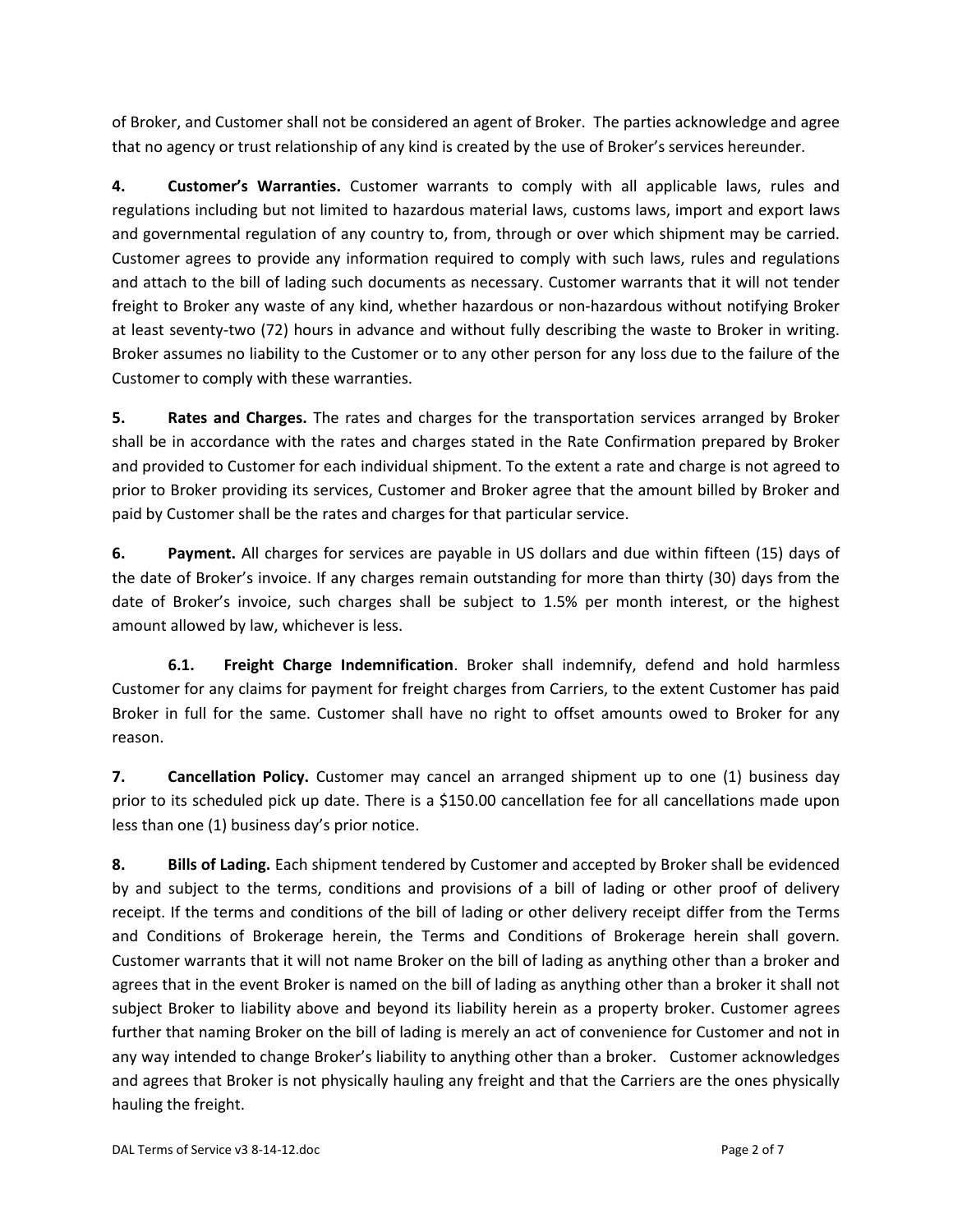**9. Hazardous Materials.** Customer shall not tender shipments containing hazardous materials (as defined by 49 U.S.C. § 50101, et seq.) for transportation unless Broker is notified of such product prior to its tender and given a Material Safety Data Sheet. Customer agrees to indemnify, defend and hold harmless Broker and its officers, employees, agents and insurers, against all claims, liabilities, losses, fines, reasonable attorney fees and other expenses arising out of or related to the release of hazardous material, including without limitation, fines or expenses related to the removal or treatment of hazardous material or other remedial action pertaining to the hazardous material under federal or state law. If Customer fails to provide advanced notice prior to tendering hazardous material to Broker or the Carriers, Customer shall be solely liable for any and all claims, liabilities, losses and fines arising out of the transportation of said hazardous material by Carrier.

**10. Insurance.** Broker warrants that contracted Carriers shall maintain at their own expense, at all times while performing services under these Terms & Conditions of Brokerage, the following minimum insurance coverage:

| <b>Automobile Liability:</b> | \$1,000,000.00 per occurrence. |
|------------------------------|--------------------------------|
|                              |                                |

**ii. Legal Cargo Liability**:  $$100,000$  per occurrence.

**11. Broker Insurance**. Broker warrants that it shall maintain insurance as follows:

|     | <b>Contingent Automobile Liability:</b> | \$1,000,000.00 per occurrence. |
|-----|-----------------------------------------|--------------------------------|
| ii. | <b>Contingent Cargo Liability:</b>      | \$100,000.00 per occurrence.   |

11.1 Broker Insurance Terms. Broker's insurance shall be contingent, and secondary to any insurance available to Carriers or Customer. Broker's insurance shall only extend coverage to claims of any kind or nature caused by Broker's negligence. Without admitting liability for any cargo loss, damage, or delay claims, should a court of law or binding arbitration find Broker liable for cargo loss, damage, or delay, Broker's liability shall be the same as if it had been the Carrier under section 13 of these Terms and Conditions of Brokerage, and Broker shall be entitled to the same defenses and liability caps as would have applied to the Carrier under section 13 of these Terms and Conditions of Brokerage.

**12. Carrier Access to Facilities.** Customer agrees that Carrier shall have no liability for penalties, fines, loss or damage to cargo arising out of improper loading or unloading unless Carrier is given unfettered access to the loading and unloading process.

**13. Cargo Claims - Limitation of Liability.** Broker and Customer agree that Broker is not a Carrier, and Broker shall not be liable for loss, damage, miss-delivery, non-delivery or delay in transportation with respect to Customer's property arising out of any act, default or omission of the Carrier, Customer or any other person who has an interest in the shipment. The Carrier shall be liable for loss, damage, miss-delivery, non-delivery or delay in transportation in accordance with the provisions below. Notwithstanding the first sentence of this section 13, should Broker be found liable for loss or damage to Customer's property, Broker shall be entitled to the same standard of liability and maximum liability as determined and measured for the Carriers in this Section 13 and below. .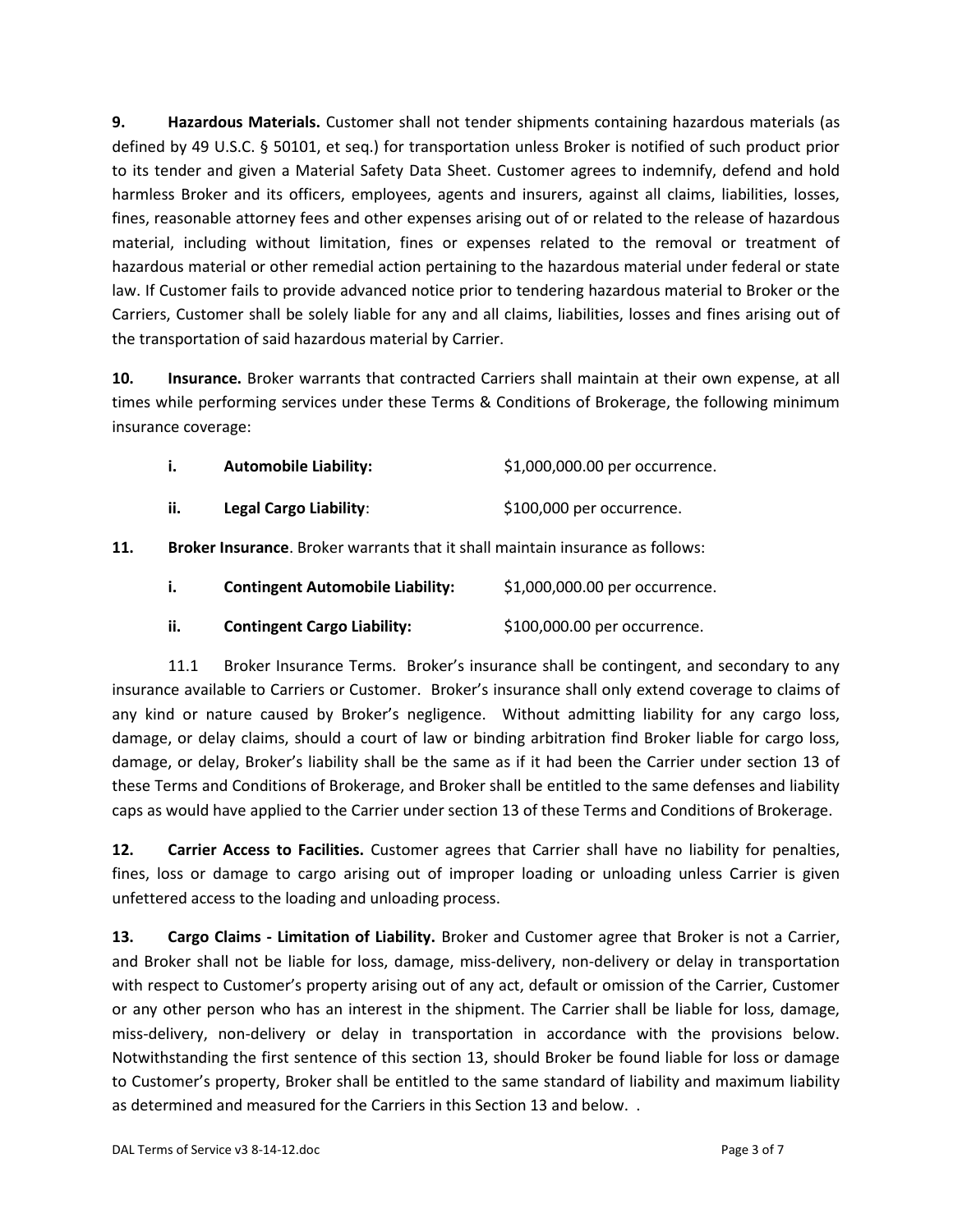**13.1. Truckload Freight Claims.** Truckload freight covers shipments where the entire trailerload is contracted to a single Customer for an over-the-road movement by motor carrier.

**13.1.1. Truckload Cargo Loss or Damage.** Carrier shall be liable for any loss or damage to shipments that occur while the shipments is in the Carrier's exclusive care, custody and control, and Carrier's liability shall be that of a common carrier under 49 U.S.C. § 14706 (commonly referred to as the "Carmack Amendment") and controlling case law for new equipment, machinery, products or merchandise. The Carrier shall be liable for the full actual value of lost or damaged property; provided, however, that the maximum liability for any single shipment shall not exceed \$100,000.00. For used equipment, machinery, products or merchandise the Carrier shall be liable for the full actual value of the lost or damaged property; provided, however, that the maximum liability for any single shipment shall not exceed \$0.10 per pound.

**13.2. Less Than Truckload ("LTL") Freight Claims.** LTL freight refers to shipments in which Customer's freight is mixed with the freight of other Shippers/Customers in a single trailer-load.

**13.2.1. LTL Cargo Loss or Damage.** Broker warrants that all Carriers transporting less than truckload shipments arranged by Broker are covered by Carrier, at Carrier's expense, at a liability limitation level based on the Carrier's current rate classification system. Liability limitations depend on the type of freight, weight, volume, shipping characteristics, lane, packaging, shipment requirements, and rates. Customer may request from Broker the name of the Carrier that will be providing services prior to the dispatch of a load so that the Customer may view the Carrier's liability limitations. In no event shall the Carrier's liability for loss or damage to property exceed \$100,000 per occurrence.

**13.3. Water Freight Claims.** Water freight refers to shipments while transported via water carrier (including ocean, inland water, and sea) and via any pick up and delivery motor carriers performing pick up and delivery services of a water shipment on a through bill of lading. Water Carriers transporting shipments shall be governed by the Water Carrier's then applicable terms of service document. Customer may request from Broker the name of the Water Carrier that will be providing services prior to the dispatch of a load so that the Customer may view the Water Carrier's liability limitations. In no event shall the Water Carrier's liability for loss or damage to property exceed \$500 per package or customary freight unit.

**13.4. Air Freight Claims.** Air freight refers to shipments while transported via air carrier and via any pick up and delivery motor carriers performing pick up and delivery services of an air shipment. Air Carriers transporting shipments shall be governed by the Air Carrier's then applicable terms of service document. Customer may request from Broker the name of the Air Carrier that will be providing services prior to the dispatch of a load so that the Customer may view the Air Carrier's liability limitations. In no event shall the Air Carrier's liability for loss or damage to property exceed \$10,000 per occurrence.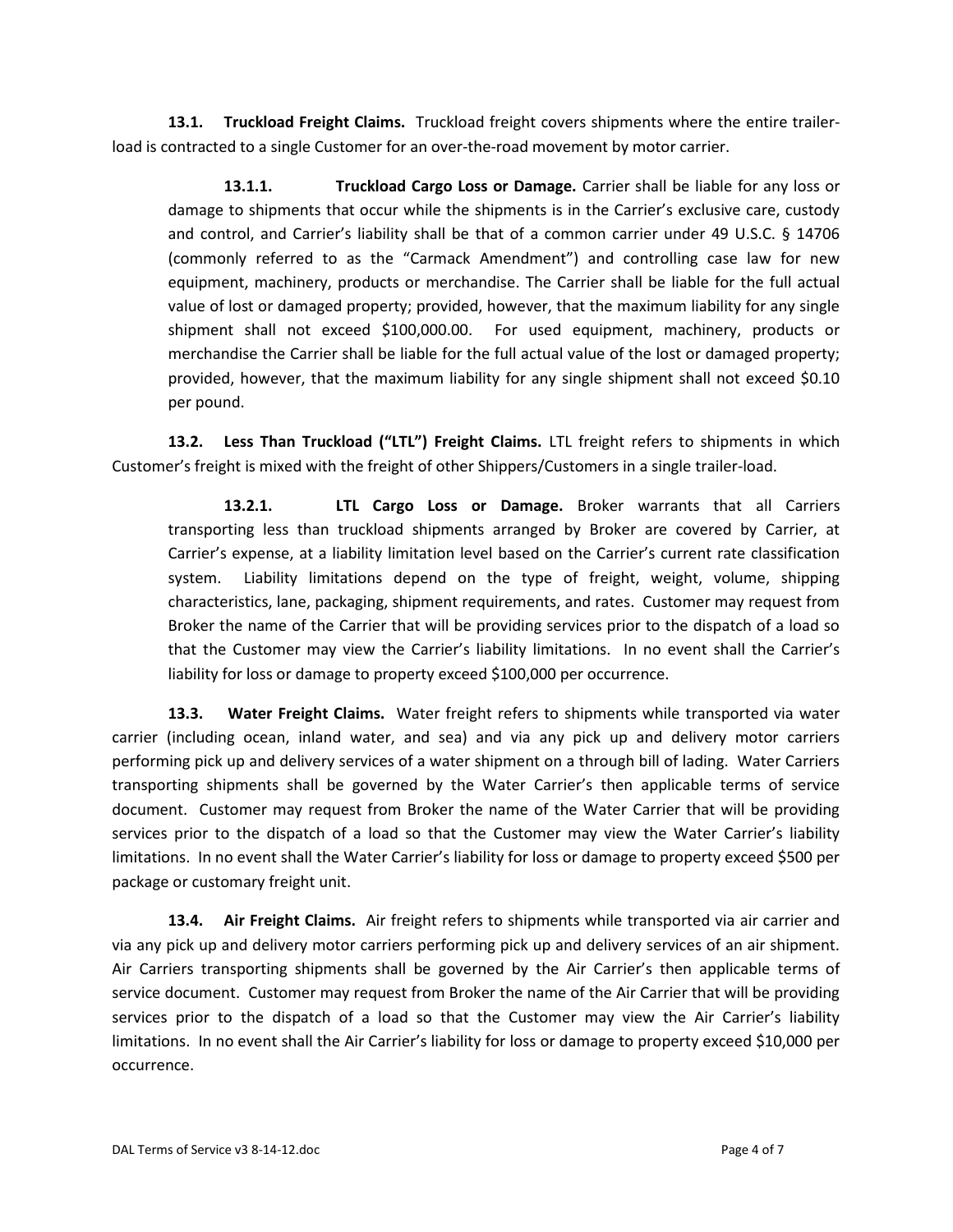**13.5. Rail Freight Claims.** Rail freight refers to shipments while transported via rail carrier. Rail Carriers transporting shipments shall have the same liability as rail common carriers, and such liability shall be governed by the Rail Carrier's then applicable terms of service document. Customer may request from Broker the name of the Rail Carrier that will be providing services prior to the dispatch of a load so that the Customer may view the Rail Carrier's liability limitations. In no event shall the Rail Carrier's liability for loss or damage to property exceed \$100,000 per occurrence.

**13.6 Multi-Modal Freight Claims**. Multi-modal freight refers to shipments transported via more than one mode of transportation, such as, but not limited to, a shipment transported via water and motor carrier. Any mode of carrier transporting multi-modal shipments, regardless of the origination or destination of the shipment, shall have the same liability as the lowest maximum liability of any mode used within the transport of the shipment, regardless of where the loss or damage occurred. By way of an example, and not as a limitation, if a shipment is transported by a Water Carrier, a Rail Carrier, and a Motor Carrier, the Motor Carrier's liability and the Rail Carrier's liability shall be the same as the Water Carrier's (\$500 per package or customary freight unit) because the Water Carrier has the lowest maximum liability of any mode used within the transport of the shipment. This section 13.6 shall apply regardless of whether or not any through bill of lading is issued, or if the shipment contains separate bills of lading for each mode.

**13.7. Increased Liability Limitation.** For any mode of transportation Customer may elect higher liability limitations for claims for cargo loss, damage, miss-delivery, non-delivery or delay by notifying Broker at the time of shipment tender, or at least seventy-two (72) hours in advance of shipment pick-up, whichever is earlier. Customer shall pay \$50.00 per \$1,000.00 of liability protection Customer desires over the limitations outlined above. Declaration of a higher value on a bill of lading or other shipping document without paying the increased liability charge shall not bind Broker or Carrier to any liability limitation other than provided above. In no event shall any carrier of any kind be liable for delay, special, or consequential damages of any kind.

**13.8. International Shipments.** To the extent any shipments enter into or leave from a sovereign nation including but not limited to Mexico or Canada, Carrier shall not be responsible for any loss or damage to any shipments, or liability of any kind for injury to persons or damage to property, occurring in or caused by transportation or other services provided within the sovereign nation's borders. Customer acknowledges and agrees that foreign laws apply to the foreign portion of any shipment, **and the parties expressly waive all rights, duties, obligations, and standards of liability otherwise applicable under these Terms & Conditions of Brokerage for any such movements or portions thereof**. If Customer wishes to elect higher or more extensive liability coverage from Carrier for any loss, damage, or liability of any kind arising out of or occurring within foreign borders, Customer shall notify Carrier in writing 24 hours prior to tendering the shipment to Carrier and the parties shall negotiate a specific rate and liability limit for that shipment in writing.

**14. Filing of Cargo Claim.** Claims for loss or damage must be filed with Carrier in accordance with 49 C.F.R. Part 370. Broker may facilitate the processing of claims at the request of the parties, and in such event Customer agrees to provide any documentation requested by Broker. While not obligated to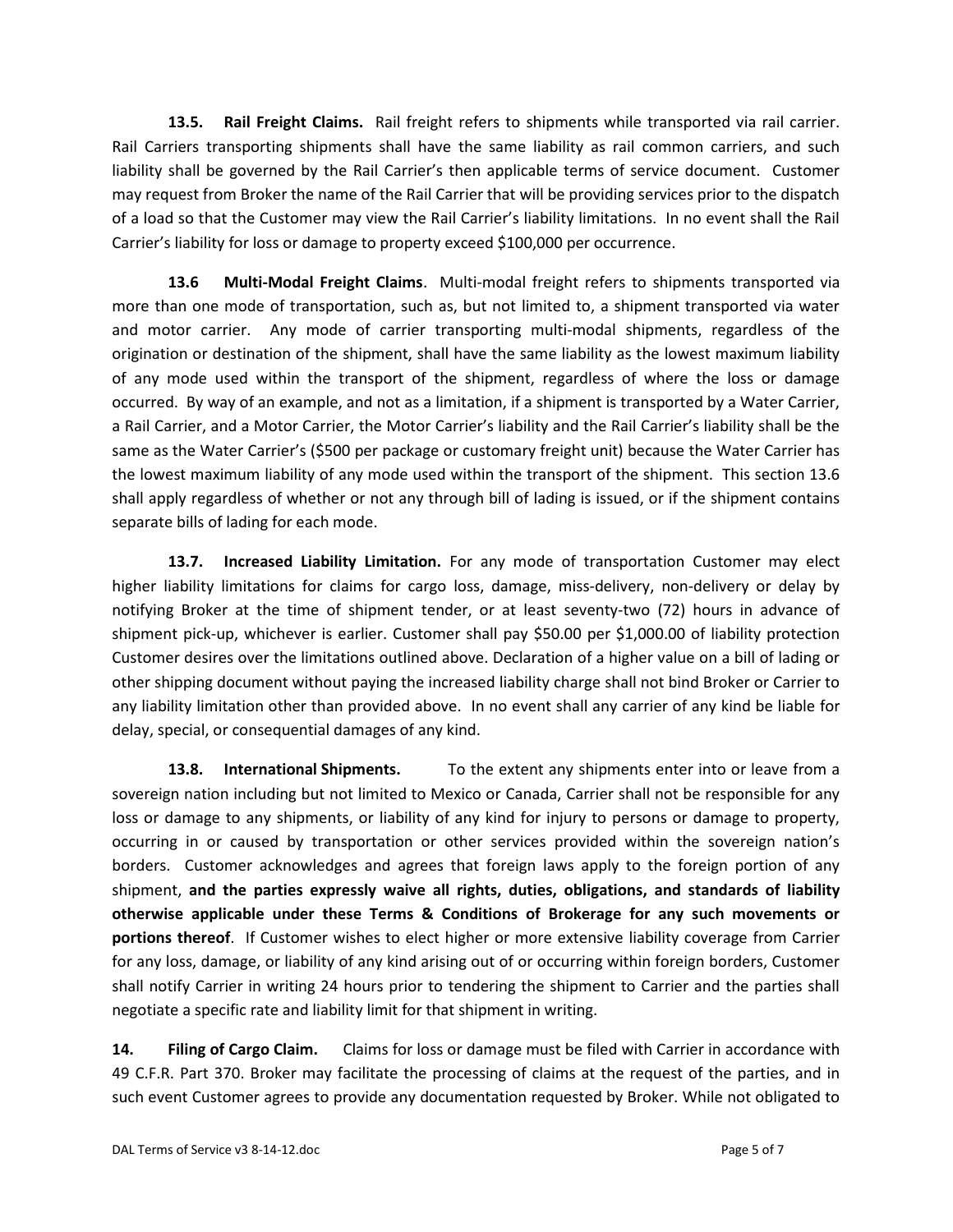for any reason, should Broker choose to pay Customer for any freight claims of any kind, by making such payment Customer assigns any and all rights to the property and any claims against Carriers related to the same, and Customer agrees to fully cooperate in such claims against Carriers.

**15. Claims for Undercharge, Overcharge or Duplicate Payment**. The Provisions of this Section will govern the processing of undercharge, overcharge or duplicate payment claims for freight invoices. Part 378 of Title 49 CFR and in Sections 13710 and 14705 of title 49 USC will govern in the event this Section does not specifically set forth a provision necessary for processing overcharge, undercharge or duplicate payment claims.

## **15.1 Filing Methods and Time Limit.**

**15.1.1. Undercharge or Overcharge Claims.** Broker or Customer must file proper claim for undercharge or overcharge of the original freight invoice in writing or by electronic communication within one hundred eighty (180) days after receipt of the original freight invoice for the shipment.

**15.1.2. Duplicate Payment Claims.** Broker or Customer must file proper claim for refund or duplicate payment in writing or by electronic communication within one hundred eighty (180) days after duplicate payment of the disputed invoice of the shipment.

**16. Indemnification.** Customer agrees to release, indemnify, hold harmless and defend Broker against any and all claims, demands, suits and liability (collectively "Claims") arising from Customer's negligence related to its obligations under these Terms & Conditions of Brokerage and any shipment offered for transportation hereunder. Broker agrees to indemnify, hold harmless and defend Customer against any Claims (except cargo claims which are governed by section 12 above) to the extent Claims are caused directly by the negligence of Broker. Neither party shall be liable to the other party for any claims, actions or damages due to the negligence of the other party, nor for any special, or consequential damages (except for claims brought by third parties).

**17. Force Majeure.** The obligations of the parties under these Terms and Conditions of Brokerage shall be temporarily suspended during any period in which either party is unable to reasonably comply with the provisions of the Terms and Conditions by reason of acts of God, acts of public authority, acts of a public enemy, fire, flood, labor strike or disorder, civil commotion, closing of the public highways, or other contingencies, whether similar or dissimilar to those named, beyond the reasonable control of such party.

**18. Signature Authority.** Except strictly for the offer and acceptance of rates for services only individuals with titles of Vice-President or higher are authorized to sign for or on behalf of Broker and the signature or authorization of any other individual is not binding on Broker or valid.

**19. Governing Law.** Broker and Customer agree these Terms and Conditions of Brokerage shall be governed by the laws of the State of Minnesota. Any and all disputes hereunder shall be venued in the